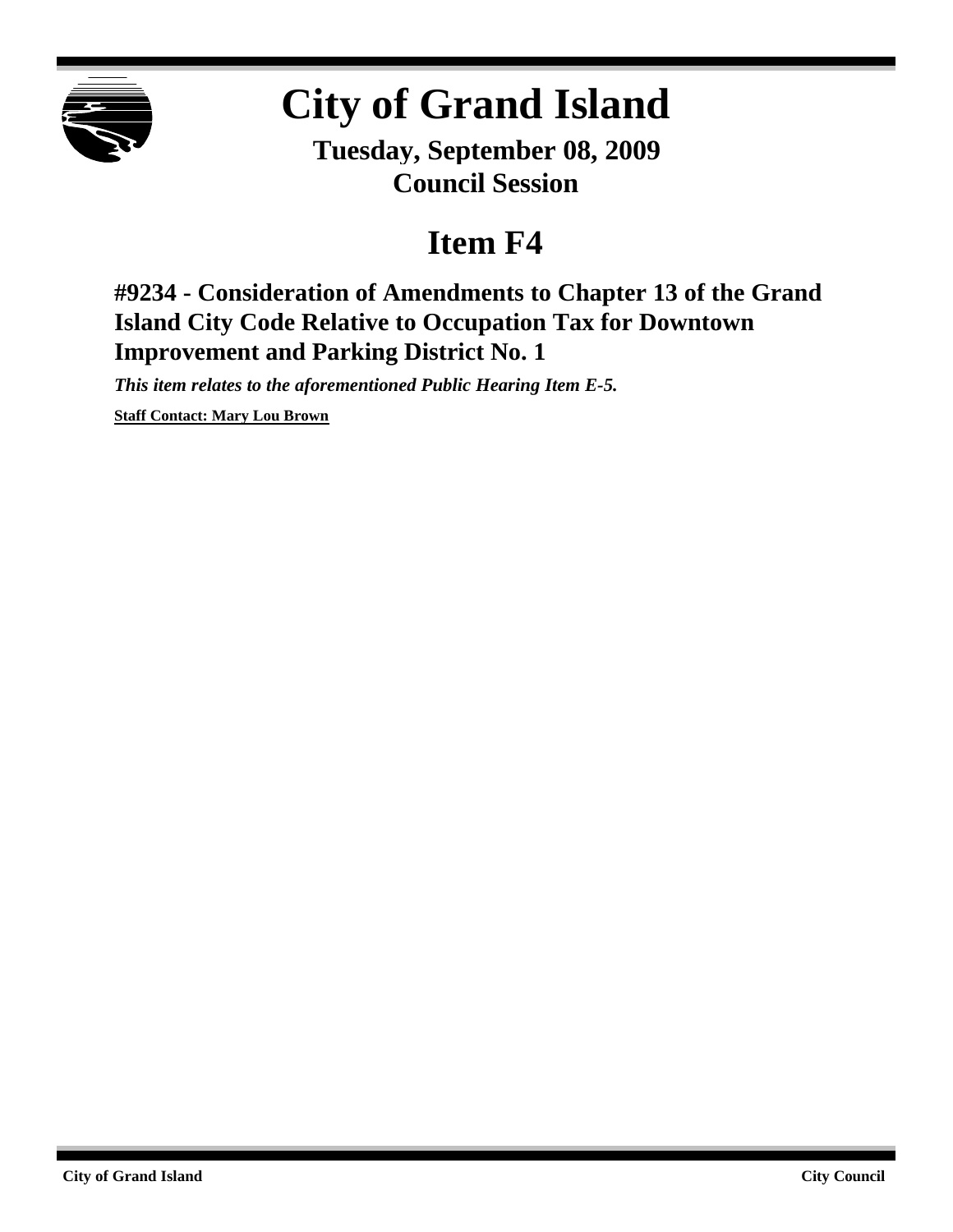#### ORDINANCE NO. 9234

An ordinance to amend Chapter 13 of the Grand Island City Code; to amend Section 3 pertaining to the annual rate of the general license and occupation tax and classification of businesses; to repeal Section 3 as now existing, and any ordinance or parts of ordinances in conflict herewith; and to provide for publication and the effective date of this ordinance.

#### BE IT ORDAINED BY THE MAYOR AND COUNCIL OF THE CITY OF

#### GRAND ISLAND, NEBRASKA:

SECTION 1. Section 13-3 of the Grand Island City Code is hereby amended to

read as follows:

#### **§13-3. Tax Rate**

The annual rate of the general license and occupation tax and classification of businesses shall be as follows:

(1) \$00.1588 per square foot floor space upon all space used for business and professional offices in the district; provided,

(2) \$93.52 minimum annual tax for any single business or professional office should the tax rate under (1) above be less than \$93.52.

Amended by Ordinance No. 8839, effective 10-1-2003 Amended by Ordinance No. 8934, effective 10-1-2004 Amended by Ordinance No. 9004, effective 10-1-2005 Amended by Ordinance No. 9139, effective 10-1-2007 Amended by Ordinance No. 9185, effective 10-1-2008 Amended by Ordinance No. \_\_\_\_\_, effective 10-1-2009

SECTION 2. Section 13-3 as now existing, and any ordinances or parts of ordinances in conflict herewith are repealed.

SECTION 3. The validity of any section, subsection, sentence, clause, or phrase of this ordinance shall not affect the validity or enforceability of any other section, subsection, sentence, clause, or phrase thereof.

SECTION 4. That this ordinance shall be in force and take effect from and after

its passage and publication, within fifteen days in one issue of the Grand Island Independent as provided by law.